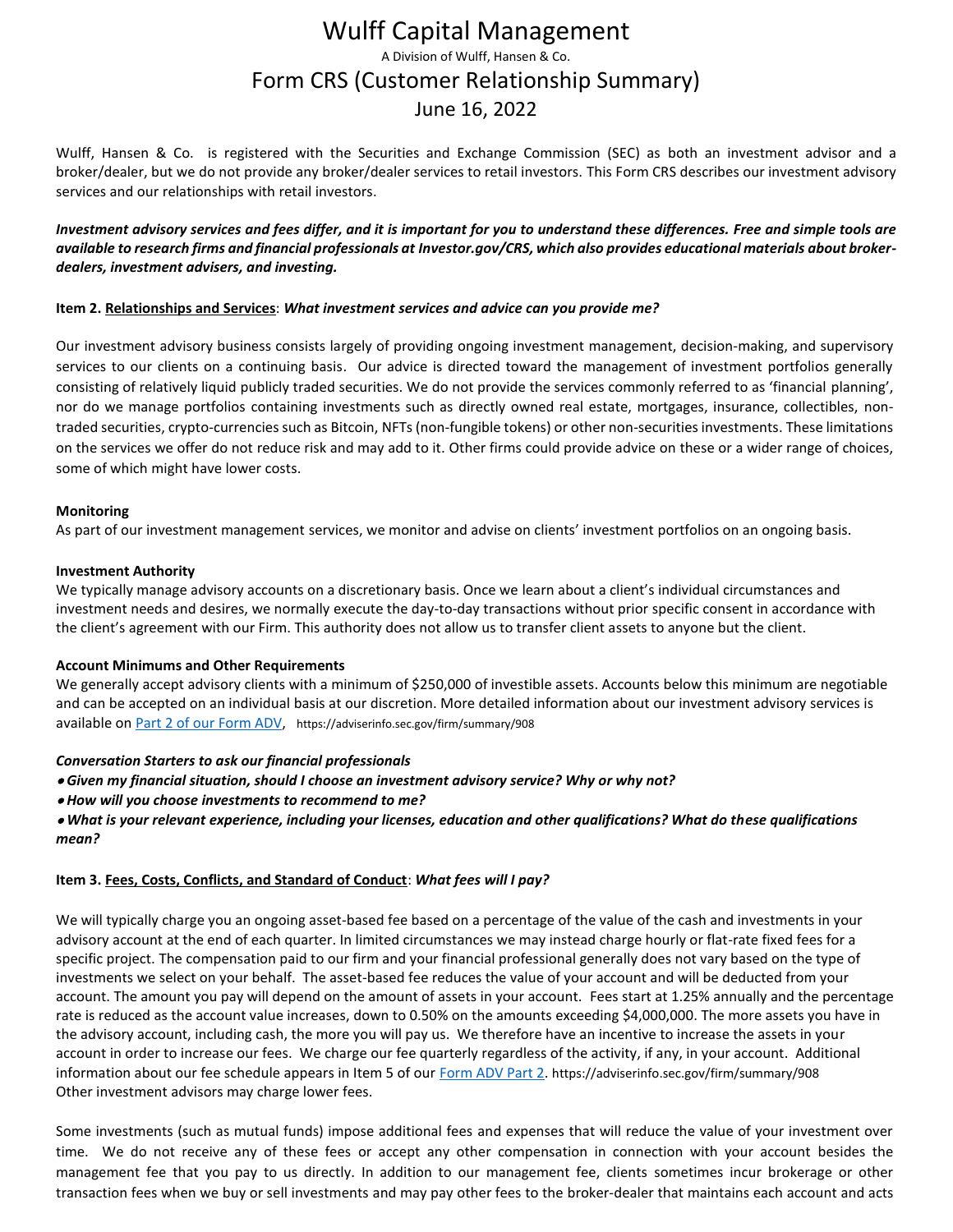as Custodian of the account assets. We do not receive any of these fees. The Custodian may also charge you directly for other services, but we do not receive any of such fees. We do not participate in any of the following conflict-prone business practices: proprietary product offerings, third-party payments, revenue sharing or principal trading.

You will pay fees and costs whether you make or lose money on your investments. Fees and costs will reduce any amount of money you may make on your investments over time. Please make sure you understand what fees and costs you are paying.

#### **Conversation Starter - ask your financial professional:**

- *Help me understand how these fees and costs might affect my investments.*
- *If I give you \$10,000 to invest, how much will go to fees and costs, and how much will be invested for me?*

#### **What are your legal obligations to me when acting as my investment advisor? How else does your firm make money and what conflicts of interest do you have?**

#### **Standard of Conduct**

*When we act as your investment adviser, we have to act in your best interest and not put our interests ahead of yours*. At the same time, the way we make money creates some conflicts with your interest. You should understand and ask us about these conflicts because they can affect the investment advice we provide you. Here are some examples to help you understand what this means.

#### **Examples of Ways We Make Money and Conflicts of Interest (COI)**

The primary way we make money is by charging management fees for advisory accounts. Our management fees only grow if your account balances grow. This can help our firm goals be better aligned with the goals of our clients. However, COIs may still exist.

For example, we manage accounts for multiple clients, and we strive to allocate our time based on each client's needs. Our firm earns more as we expand our client base and grow our assets under management, and we seek to balance our staffing with the individualized needs of each client. Some clients could, depending on their circumstances, receive less of our time than others might be receiving. Because we have other business lines, some of our investment advisory staff spends time on those other activities as well and the need to do this represents a COI. Another potential COI occurs because, since our fees increase as your account size grows, we might have an incentive to take greater risks in hopes of creating more growth.

#### *Conversation Starter* **- ask your financial professional:**

#### • *How might your conflicts of interest affect me, and how will you address them?*

More detailed information about conflicts of interest, actual or potential, between ourselves and our clients is available on [Part 2 of](https://adviserinfo.sec.gov/firm/summary/908)  [our Form ADV](https://adviserinfo.sec.gov/firm/summary/908) https://adviserinfo.sec.gov/firm/summary/908. When we become aware of such a conflict, we disclose it to the relevant client(s) and seek out ways to mitigate it.

#### **How do your financial professionals make money?**

Some of our staff receives a salary and some are compensated by receiving a share of our investment advisory fees. Staff members may receive a discretionary bonus. The compensation paid to our firm and your financial professional generally does not vary based on the type of investments we select on your behalf. Compensation is set with the intention of attracting and retaining highly qualified professionals. Compensation is affected by a variety of factors, including the number and value of accounts under management, the growth and retention of those accounts, and client relationships. This creates an incentive for employees to encourage clients to invest more. Employees also have access to an assortment of common fringe benefits such as health insurance, an available 401(k) plan, etc.

#### **Item 4. Disciplinary History**: *Do you or your financial professionals have legal or disciplinary history?*

Yes. *Visit Investor.gov/CRS for a free and simple search tool to research financial professionals at any SEC-registered firm, including us.* **Conversation Starter:** *As a financial professional, do you have any disciplinary history? For what type of conduct?* **Item 5. Additional Information**: If you would like additional, up-to-date information or a copy of this or other disclosures, please call 415-421-8900 to request up-to-date information and request a current copy of our Form CRS.

#### **CONVERSATION STARTER: Ask your financial professional:**

• *Who is my primary contact person? Is he or she a representative of an investment adviser or a broker-dealer? Who can I talk to if I have concerns about how this person is treating me?*

If your concern involves a person who works in our investment advisory business, you may also contact our Chief Compliance officer or our CEO at the number above.